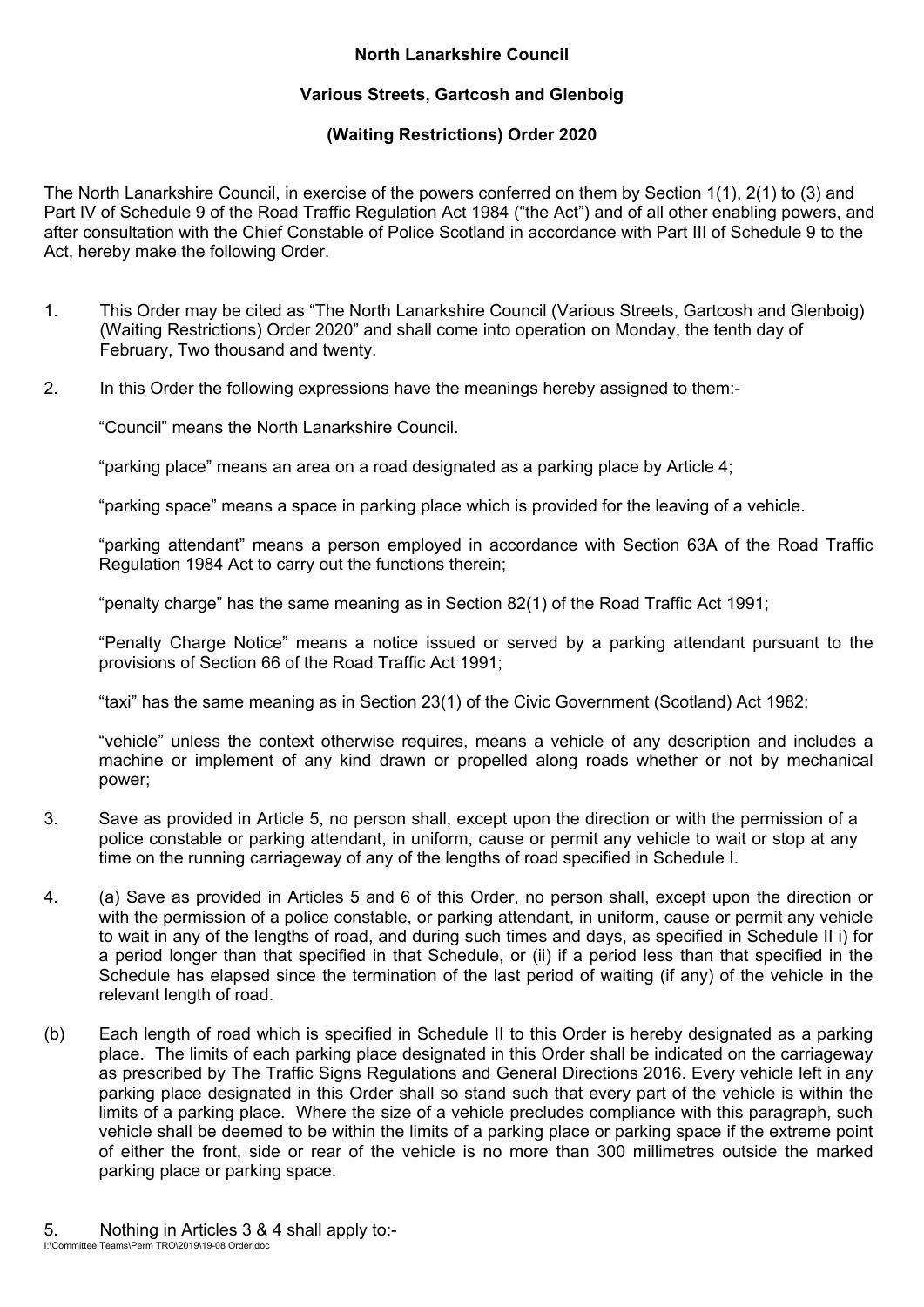(a) any vehicle where the driver; (i) is required by law to stop, (ii) is obliged to stop in order to avoid an accident, (iii) is prevented from proceeding by circumstances out with the driver's control and it is not reasonably practicable for the vehicle to be driven or moved to a place not on the length of road; (b) any vehicle while being used for fire and rescue, ambulance or police purposes, if the observance of any restriction in these articles would likely to hinder the use of the vehicle for such purposes; (c) any vehicle, not being a passenger vehicle, while being used in the service of the Council in pursuance of statutory powers or duties, if it cannot conveniently be used for such purposes in any other length of road; (d) any vehicle, if it cannot conveniently be used for such purposes in any other length of road, while being used in connection with any building operation, demolition or excavation, the removal of any obstruction to traffic, the maintenance, improvement or reconstruction of the road, or the laying erection, alteration, removal or repair in or near the road of any sewer or main, pipe or apparatus for the supply of gas, water or electricity, or any apparatus comprised in any electronic communications network.

- 6. Nothing in Article 4 of this Order shall apply to: (a) any liveried vehicle in the service of, or employed by, a universal service provider and in actual use in a length of road while postal packets: (i) addressed to premises adjacent to the length of road are being unloaded from the vehicle or, having being unloaded, are being delivered to those premises, or (ii) are being collected from postal boxes or premises adjacent to the length of road for loading on to the vehicle or are being so loaded, and (b) any security vehicle in actual use in a length of road while currency or other valuables: (i) are being unloaded from the vehicle for delivery to premises adjacent to the length of road or, having been unloaded, are being so delivered or (ii) are being collected from premises adjacent to the length of road for loading on to the vehicle or, having been collected, are being so loaded.
- 7. If a vehicle is left on any of the roads specified in Schedules I or II without complying with the requirements of this Order, a contravention shall have occurred and a penalty charge shall be payable. A Penalty Charge Notice showing the information required by the appropriate legislation may then be issued by a parking attendant in accordance with the requirements of the legislation or any subsequent applicable legislation or the vehicle may be removed from the location. The particulars given in the Penalty Charge Notice attached to a vehicle shall be treated as evidence in any proceedings relating to failure to pay such penalty charge. Where a Penalty Charge Notice has been attached to a vehicle no person, not being the driver of the vehicle, a parking attendant in uniform, or some other person duly authorised by the Council, shall remove the notice from the vehicle unless authorised to do so by the owner of the vehicle.

 Given under the Seal of the North Lanarkshire Council and subscribed for them and on their behalf by Archie Aitken, Head of Democratic and Legal Services, at Motherwell on Monday, the twentyseventh day of January, Two thousand and twenty.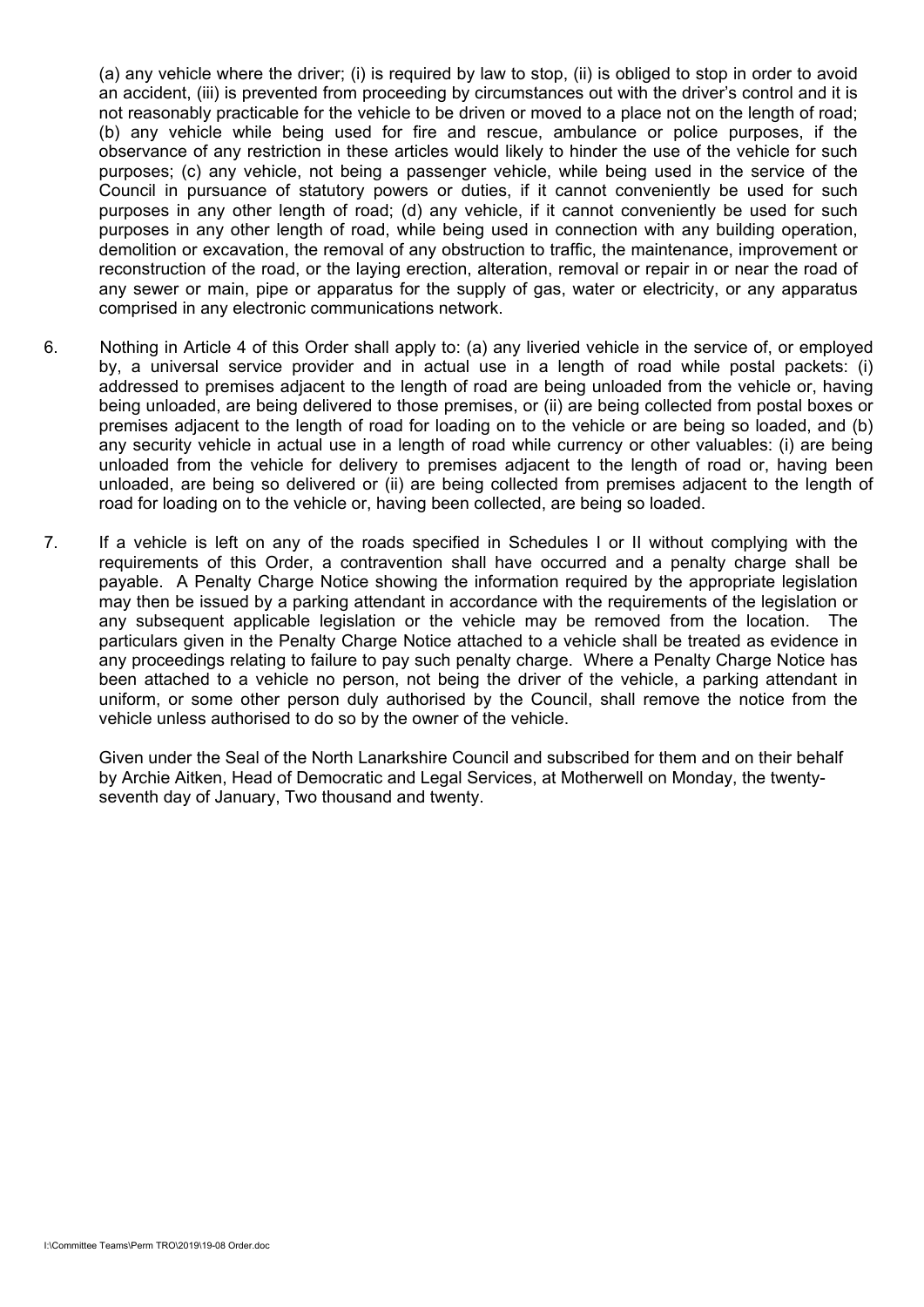#### **SCHEDULE I**

# **CLEARWAY – NO STOPPING AT ANY TIME**

Length(s) of Road in the region of North Lanarkshire

Side of road to which restriction applies

#### Auldyards Road, Gartcosh

From a point 138 metres south east of the centreline of the M73 Both south-eastwards to a point 16 metres south of the extended south kerb of Craignethan Drive, a distance of 312 metres or thereby.

#### Unnamed Road (Glenboig Link Road)

From its junction with Craignethan Drive, Gartcosh, generally Both north eastwards to the junction of B804 Glenboig Road, a distance of 863 metres or thereby.